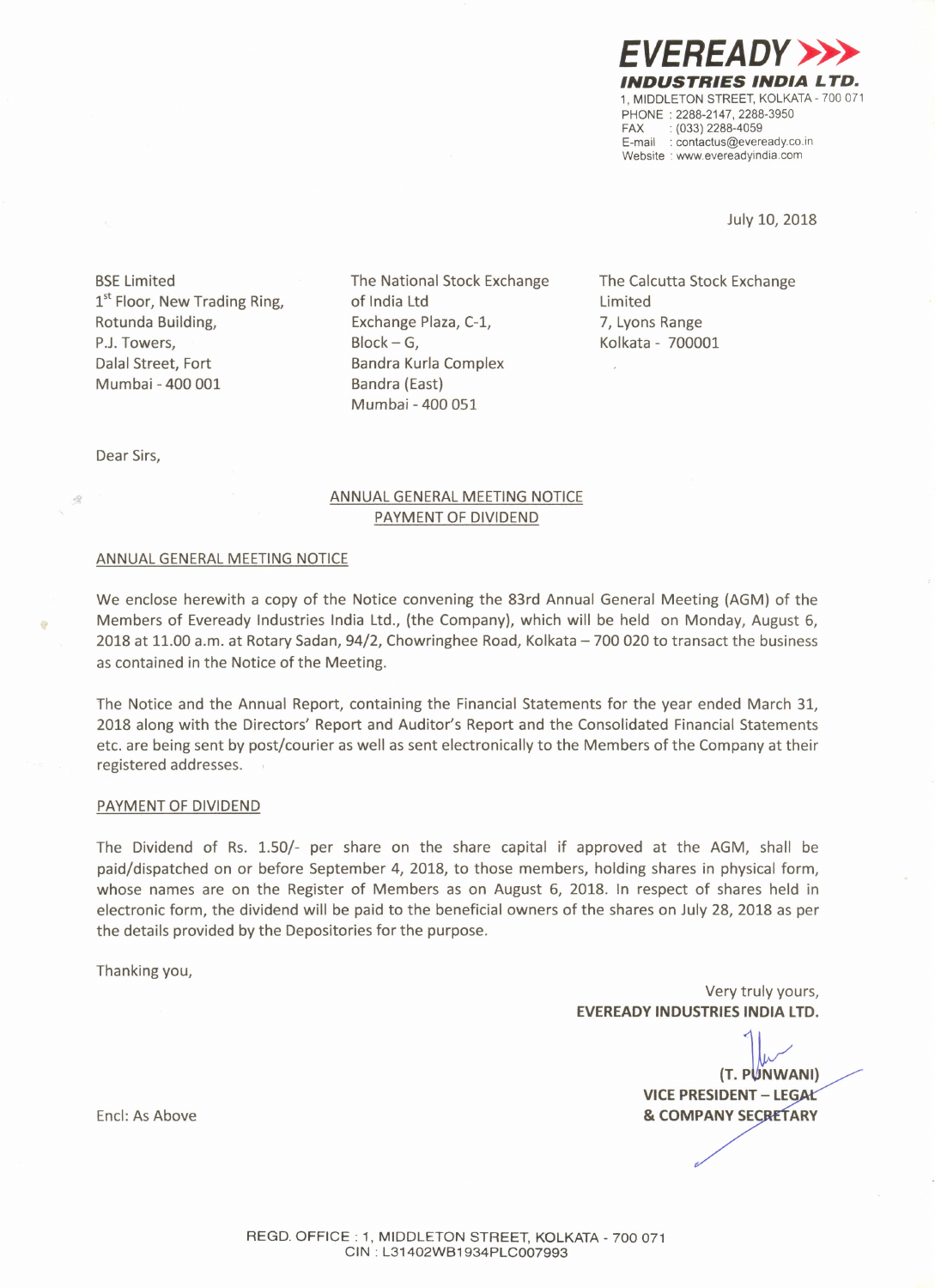

# **EVEREADY INDUSTRIES INDIA LTD.**

CIN: L31402WB1934PLC007993 Registered Office: 1, Middleton Street, Kolkata – 700 071 Phone: 033-2288-3950; Fax: 033- 2288-4059; Email: investorrelation@eveready.co.in; Website: www.evereadyindia.com

## **NOTICE**

Notice is hereby given that the Eighty-third Annual General Meeting of the Members of Eveready Industries India Ltd. will be held on Monday, August 6, 2018, at 11.00 a.m., at Rotary Sadan, 94/2, Chowringhee Road, Kolkata – 700 020 to transact the following business :

#### **Ordinary Business**

- 1. To receive, consider and adopt :
	- a. the audited financial statements of the Company for the financial year ended March 31, 2018 and the Reports of the Directors and the Auditors thereon; and
	- b. the audited consolidated financial statements of the Company for the financial year ended March 31, 2018 and the Report of the Auditors thereon.
- 2. To declare a Dividend for the financial year ended March 31, 2018.
- 3. To appoint a Director in place of Mr. Aditya Khaitan (DIN: 00023788), who retires by rotation and being eligible, offers himself for re-appointment.

#### **Special Business**

4. To pass the following Resolution as a **Special Resolution**:

 "RESOLVED that in accordance with the applicable regulations of the Securities and Exchange Board of India (Listing Obligations and Disclosure Requirements) (Amendment) Regulations, 2018, consent of the Members be and is hereby accorded to Mr. Brij Mohan Khaitan (DIN: 00023771), to continue as a Non-Executive Director and Chairman of the Company."

5. To pass the following Resolution as a **Special Resolution**:

 "RESOLVED that pursuant to the provisions of Section 186 and other applicable provisions, if any, of the Companies Act, 2013 (the Act) and the Rules made thereunder (including any statutory modification(s) or re-enactment thereof for the time being in force), consent of the Members be and is hereby accorded to the Board of Directors (hereinafter referred to as the Board, which term shall be deemed to include any Committee which the Board may constitute for this purpose or any person(s) authorized by the Board) to (a) give loans, from time to time, to any person or other body corporate or other entity; (b) give guarantee or provide any security in connection with a loan to any person or other body corporate or other entity and/or (c) acquire by way of subscription, purchase or otherwise, the securities of any other body corporate or other entity, as the Board may in its absolute discretion deem beneficial and in the interest of the Company, upto 60% of the Company's paid-up share capital, free reserves and securities premium account or 100% of its free reserves and securities premium account, whichever is more, or upto an aggregate sum of  $\bar{\tau}$  500 Crores (Rupees Five Hundred Crores only), whichever is higher.

 RESOLVED further that the Board, be and is hereby authorized to do all acts, deeds and things as may be appropriate and necessary in this connection and incidental thereto, as they may in their absolute discretion deem fit, to give effect to this resolution."

6. To pass the following Resolution as an **Ordinary Resolution**:

 "RESOLVED that pursuant to the provisions of Section 148 and other applicable provisions of the Companies Act, 2013, read with the Companies (Audit and Auditors), Rules 2014, (including any statutory modification(s) or re-enactment thereof for the time being in force), the remuneration payable to Messrs. Mani & Co., the Cost Auditors, appointed by the Board of Directors of the Company, for auditing the Cost Accounts of the Company in respect of the products, as applicable, for the year ending March 31, 2019, as set out in the Explanatory Statement annexed to the Notice convening this Meeting, be and is hereby ratified."

By Order of the Board Kolkata **Tehnaz Punwani** May 29, 2018 Vice President - Legal & Company Secretary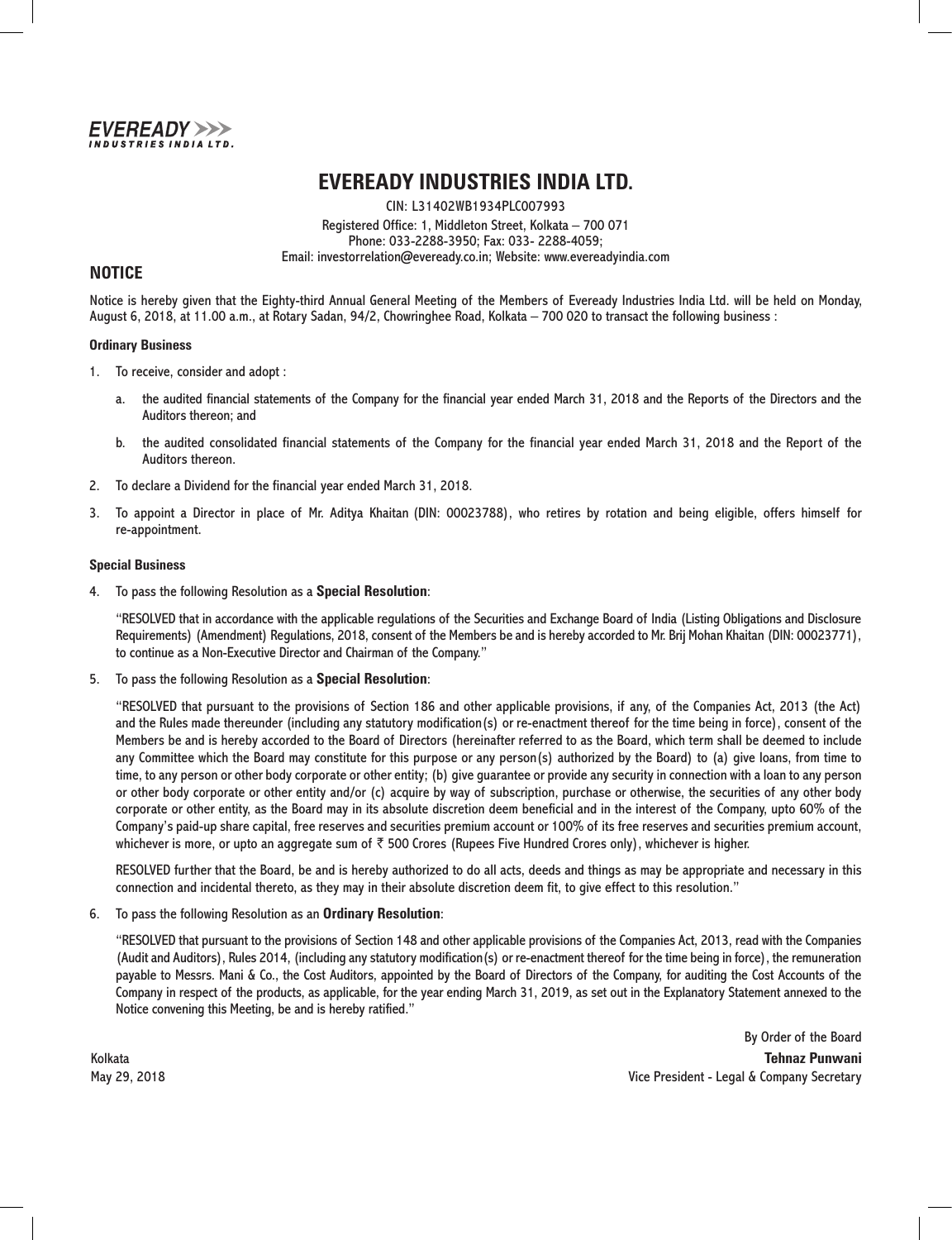### EVEREADY >>> **INDUSTRIES INDIA LTD.**

**A Member entitled to attend and vote at the Annual General Meeting (the Meeting/AGM) is entitled to appoint a Proxy to attend and vote instead of himself/herself and such Proxy need not be a Member. Proxies, in order to be effective, must be received by the Company not less than 48 hours before the commencement of the Meeting.** A person can act as Proxy on behalf of Members not exceeding fifty (50) in number and holding in the aggregate not more than ten percent of the paid-up capital of the Company carrying voting rights. A Member holding more than ten percent of the paid-up capital of the Company carrying voting rights may appoint a single person as Proxy and such person shall not act as Proxy for any other person or shareholder.

Corporate Members intending to send their authorized representatives to attend the Meeting are requested to send to the Company, a certified copy of the Board Resolution authorizing their representative to attend and vote on their behalf at the Meeting.

Members are requested to bring their attendance slip and Annual Report to the Meeting. Duplicate admission slips will not be provided at the venue of the AGM.

The Register of Members of the Company will remain closed from July 30, 2018 to August 6, 2018 (both days inclusive).

The Dividend if approved at the Meeting shall be credited/dispatched on or before September 4, 2018 to those Members holding shares in physical form whose names are on the Register of Members on August 6, 2018 or their mandatees. In respect of shares held in electronic form, the dividend will be paid to the beneficial owners of the shares appearing on closure of the business hours on July 28, 2018 as per details provided by the Depositories for the purpose.

Members holding shares in dematerialized form should intimate to their Depository Participant, the necessary bank account details and MICR code. Members holding shares in physical form may intimate the Registrar and Share Transfer Agents, the necessary bank details and MICR code along with photocopy of cheque and PAN Card for NECS credit directly to their bank accounts wherever NECS facility is available or for printing of their bank account details on the dividend warrants to prevent possibilities of fraud in encashing the warrants. In case of any change in the bank particulars, the change should be intimated to the Depository Participant (in case of dematerialized shares) and the Registrar and Share Transfer Agent (in case of physical shares), immediately so that the changed particulars may be used for dividend payment.

Duly executed and stamped transfer deeds, along with the relative Share Certificates, should be submitted to the Company's Registrars & Share Transfer Agents before the closure of the Register of Members for transfer registration.

As mandated by the Securities and Exchange Board of India (SEBI), Members holding shares in electronic form are requested to submit their Permanent Account Number (PAN) to their Depository Participants with whom they are maintaining their demat accounts. Members holding shares in physical form can submit their PAN details to the Company, along with a self-attested photocopy of the PAN Card.

Members are requested to register their email addresses with the Company or Registrar and Share Transfer Agents of the Company by quoting their folio number and name to investorrelation@eveready.co.in or mdpldc@yahoo.com or with the Depositories, as the case may be, for receiving all communication, including Annual Report, Notices and Documents through e-mail instead of physical copy.

The Notice of AGM, Annual Report, Attendance Slip and Proxy Form are being sent in electronic mode to Members whose e-mail IDs are registered with the Company or the Depository Participant(s) unless the Members have registered their request for a hard copy of the same. Physical copies of the said documents are being sent to those Members who have not registered their e-mail IDs with the Company or Depository Participant(s). Members who have received the Notice of AGM, Annual Report and Attendance Slip in electronic mode are requested to print the Attendance Slip and submit a duly filled in Attendance Slip at the registration counter to attend the AGM.

Pursuant to the provisions of the Investor Education and Protection Fund (Uploading of Information regarding unpaid and unclaimed amounts lying with Companies) Rules 2012, the Company has uploaded the details of unpaid and unclaimed dividend amounts lying with the Company as on August 7, 2017 (date of last AGM) on the website of the Company, www.evereadyindia.com and also on the website of the Ministry of Corporate Affairs, www.mca.gov.in.

Members are requested to encash their Dividend Warrants for the financial years ended 2011, 2014 and 2016 as Dividend remaining unclaimed for seven years are required to be transferred to the Investor Education & Protection Fund (IEPF) established by the Central Government. The last dates of claim for the dividends for the said years are as follows:

| Dividend for the financial years ended | Date of Declarati |
|----------------------------------------|-------------------|
| March 31, 2011                         | September 23, 2   |
| March 31, 2014                         | July 25, 2014     |
| March 31, 2016                         | July 24, 2015 (In |
| March 31, 2016                         | July 25, 2016     |

on of Dividend **Formancial Sears ended Date Contain** Last date for claiming unclaimed Dividend 011 **October 29, 2018** August 30, 2021 terim) and 31, 2022 August 30, 2023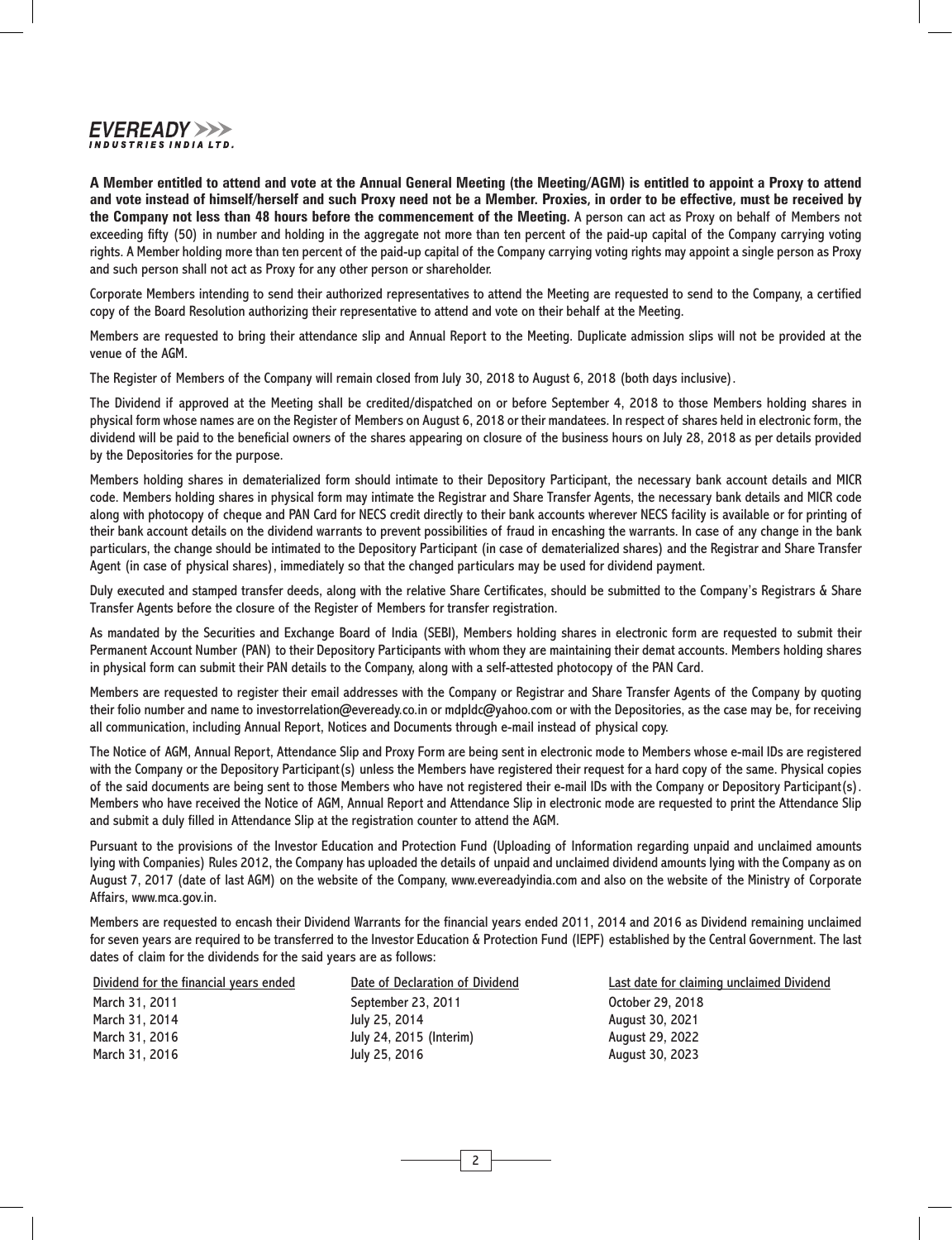Pursuant to the IEPF Authority (Accounting, Audit, Transfer and Refund) Rules, 2016, as amended, the Company is required to transfer all shares in respect of which dividend has not been paid or claimed by the shareholder for seven years, to the Demat Account of the IEPF Authority. The Company has transferred such shares in respect of which dividend for the financial year ended 2010, has not been claimed, to the Demat Account of the IEPF Authority.

The Members/claimants whose shares, unclaimed dividends, etc. have been transferred to the Fund may claim the same or apply for refund by making an application to the IEPF Authority in Form IEPF – 5 (available on www.iepf.gov.in) along with requisite fees. As per IEPF Rules, only one consolidated claim in a financial year can be made. Members are requested to submit proper documentary evidence to establish their claim. In terms of the SEBI Listing Regulations, till such claim is made, voting rights on such shares shall remain frozen.

The Explanatory Statement pursuant to Section 102 of the Companies Act, 2013, relating to the Special Business to be transacted at the AGM is annexed.

The details relating to the Director(s) proposed to be appointed/re-appointed, as required to be provided in terms of the SEBI (Listing Obligations & Disclosure Requirements) Regulations, 2015 (Listing Regulations) and Secretarial Standard (SS-2) issued by the Institute of Company Secretaries of India, are given as below:

| Name                                                                                                                        | Mr. Aditya Khaitan                                                                                                                                                                                                                                                                                                                                                                                         |                                                                                                                                                                                                         |                                                                                                                                                        |  |
|-----------------------------------------------------------------------------------------------------------------------------|------------------------------------------------------------------------------------------------------------------------------------------------------------------------------------------------------------------------------------------------------------------------------------------------------------------------------------------------------------------------------------------------------------|---------------------------------------------------------------------------------------------------------------------------------------------------------------------------------------------------------|--------------------------------------------------------------------------------------------------------------------------------------------------------|--|
| Date of Birth                                                                                                               | 30.01.1968                                                                                                                                                                                                                                                                                                                                                                                                 |                                                                                                                                                                                                         |                                                                                                                                                        |  |
| <b>Qualifications</b>                                                                                                       | B.Com (Hons.)                                                                                                                                                                                                                                                                                                                                                                                              |                                                                                                                                                                                                         |                                                                                                                                                        |  |
| <b>Expertise</b>                                                                                                            | Mr. Khaitan hails from a renowned family of industrialists. Mr. Khaitan has in-depth exposure to and involvement in steering diverse<br>business and has gained considerable experience and expertise in corporate finance and management of tea and engineering businesses.                                                                                                                               |                                                                                                                                                                                                         |                                                                                                                                                        |  |
| Date of first appointment on<br>the Board                                                                                   | Mr. Khaitan was appointed as a Director on the Board with effect from 23.11.1994. In terms of Section 152(6) of the<br>Companies Act, 2013, Mr. Khaitan retires by rotation as a Director and being eligible, offers himself for re-appointment. He<br>is accordingly proposed to be re-appointed as a Director of the Company.                                                                            |                                                                                                                                                                                                         |                                                                                                                                                        |  |
| Number of Board Meetings attended                                                                                           | 5 out of 5                                                                                                                                                                                                                                                                                                                                                                                                 |                                                                                                                                                                                                         |                                                                                                                                                        |  |
| Relationship with other Directors/<br>KMP of the Company                                                                    | Son of Mr. B. M. Khaitan in terms of the definition of 'relative' given in the Companies Act, 2013.                                                                                                                                                                                                                                                                                                        |                                                                                                                                                                                                         |                                                                                                                                                        |  |
| Other Directorships, Membership/<br>Chairmanship of Committees of<br>other Boards of Indian Companies<br>(as at 29.05.2018) | Directorship<br><b>Listed Companies:</b>                                                                                                                                                                                                                                                                                                                                                                   | McLeod Russel India Ltd.<br>Williamson Magor & Co. Ltd.<br>Williamson Financial Services Ltd.<br>McNally Bharat Engineering Company Ltd.<br>Kilburn Engineering Ltd.<br>McNally Sayaji Engineering Ltd. | Committee Membership if any with position<br>Member - Audit Committee                                                                                  |  |
|                                                                                                                             | Unlisted Companies: Babcock Borsig Ltd.                                                                                                                                                                                                                                                                                                                                                                    | Royal Calcutta Golf Club<br>Prana Lifestyle Pvt. Ltd.<br>D1 Williamson Magor Bio Fuel Ltd.                                                                                                              | Member - Audit Committee & Nomination &<br><b>Remuneration Committee</b><br>Chairman - Audit Committee & Nomination &<br><b>Remuneration Committee</b> |  |
|                                                                                                                             | 2,32,266 Shares of ₹ 5/- each.                                                                                                                                                                                                                                                                                                                                                                             |                                                                                                                                                                                                         |                                                                                                                                                        |  |
| Shareholding in the Company                                                                                                 |                                                                                                                                                                                                                                                                                                                                                                                                            |                                                                                                                                                                                                         |                                                                                                                                                        |  |
| Name                                                                                                                        | Mr. Brij Mohan Khaitan                                                                                                                                                                                                                                                                                                                                                                                     |                                                                                                                                                                                                         |                                                                                                                                                        |  |
| Date of Birth                                                                                                               | 14.08.1927                                                                                                                                                                                                                                                                                                                                                                                                 |                                                                                                                                                                                                         |                                                                                                                                                        |  |
| Qualifications                                                                                                              | <b>B.Com</b>                                                                                                                                                                                                                                                                                                                                                                                               |                                                                                                                                                                                                         |                                                                                                                                                        |  |
| <b>Expertise</b>                                                                                                            | Mr. B.M. Khaitan is a renowned Industrialist having interest in Batteries, Tea and Engineering. Mr. Khaitan has around six decades of<br>experience in leading diverse industries in the country. He is on the Boards of certain other renowned Companies having diversified<br>business interests. Mr. Khaitan had also been associated with various leading Chambers of Commerce and Trade Associations. |                                                                                                                                                                                                         |                                                                                                                                                        |  |
| Date of first appointment on the Board                                                                                      | Mr. Khaitan was appointed as a Director and Chairman on the Board with effect from 23.11.1994. In terms of the amended<br>SEBI Listing Regulations, the continuation of Mr. Khaitan's Directorship is proposed.                                                                                                                                                                                            |                                                                                                                                                                                                         |                                                                                                                                                        |  |
| Number of Board Meetings attended                                                                                           | 4 out of 5                                                                                                                                                                                                                                                                                                                                                                                                 |                                                                                                                                                                                                         |                                                                                                                                                        |  |
| Relationship with other Directors/<br>KMP of the Company                                                                    | Father of Mr. Aditya Khaitan in terms of the definition of 'relative' given in the Companies Act, 2013                                                                                                                                                                                                                                                                                                     |                                                                                                                                                                                                         |                                                                                                                                                        |  |
| Other Directorships, Membership/<br>Chairmanship of Committees of<br>other Boards of Indian Companies<br>(as at 29.05.2018) | Directorship<br><b>Listed Companies:</b><br>Unlisted Companies: Babcock Borsig Ltd.                                                                                                                                                                                                                                                                                                                        | McLeod Russel India Ltd.<br>Williamson Magor & Co. Ltd.                                                                                                                                                 | Committee Membership if any with position<br>None                                                                                                      |  |

3

Shareholding in the Company 35,897 Shares of  $\bar{z}$  5/- each.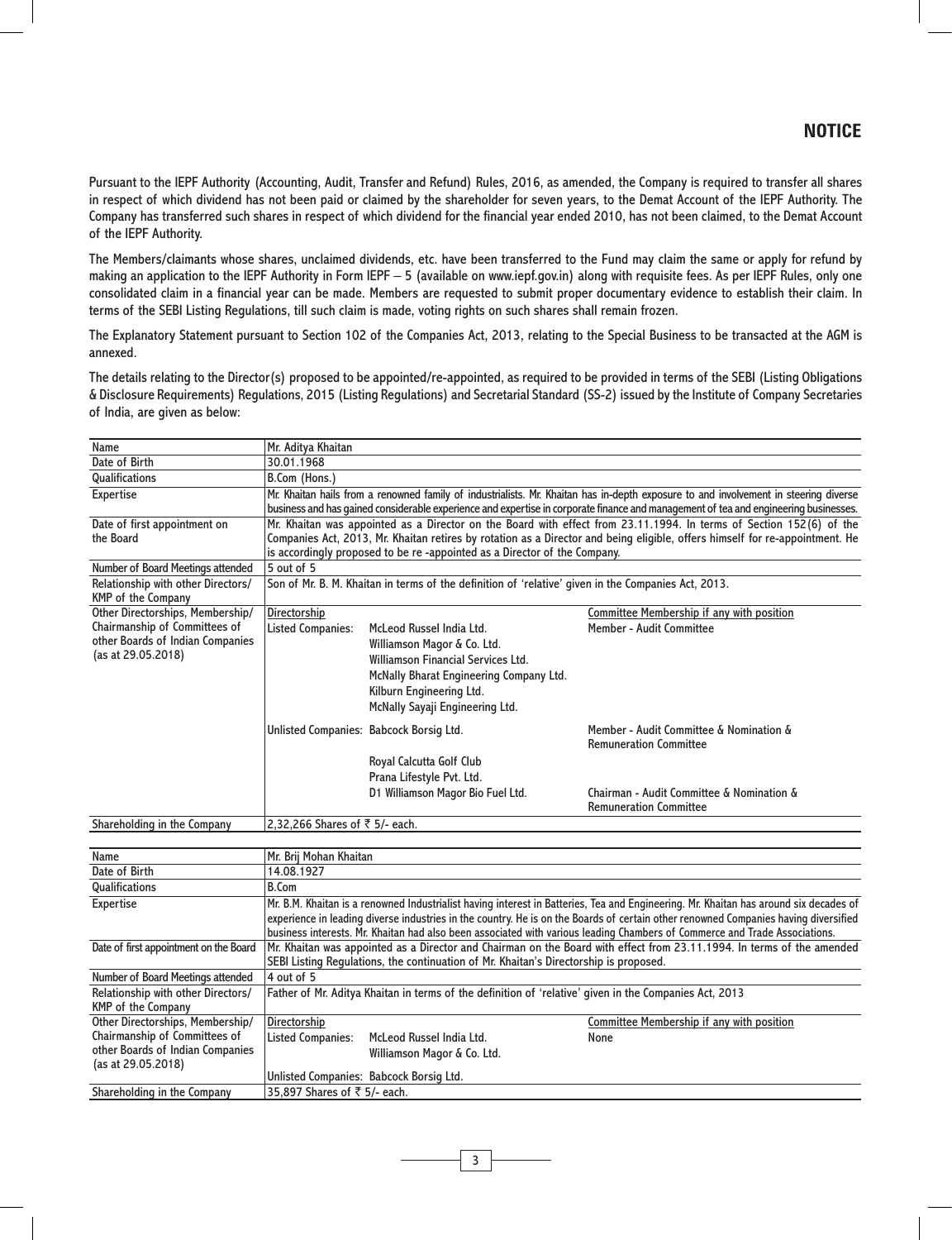## EVEREADY >>> **INDUSTRIES INDIA LTD.**

The route map to the venue of the Meeting is also annexed for the convenience of the Members.

Relevant documents referred to in the accompanying Notice and the Explanatory Statement shall be open for inspection at the Registered Office and Corporate Office of the Company during normal business hours (11.00 am to 1.00 pm) on all working days except Saturdays, up to and including the date of the Annual General Meeting of the Company.

#### **Voting through electronic means**

- 1. In compliance with the provisions of Section 108 of the Companies Act, 2013, Rule 20 of the Companies (Management and Administration) Rules, 2014 as amended by the Companies (Management and Administration) Amendment Rules, 2015 and Regulation 44 of the Listing Regulations, the Company is pleased to provide facility for Members to exercise their right to vote on resolutions proposed at the Meeting by electronic means. The facility of casting the votes by the Members using an electronic voting system from a place other than the venue of the Meeting ("remote e-voting") will be provided by National Securities Depository Limited (NSDL).
- 2. The facility for voting through electronic voting system or through physical ballot shall be made available at the Meeting and Members attending the Meeting who have not already cast their vote by remote e-voting shall be able to exercise their voting right at the Meeting through ballot paper.
- 3. The Members who have cast their vote by remote e-voting prior to the Meeting may also attend the Meeting but shall not be entitled to cast their vote again.
- 4. The remote e-voting period commences from August 3, 2018 (10.00 a.m.) and ends on August 5, 2018 (5.00 p.m.). During this period, Members holding shares as on the cut-off date, July 30, 2018, may cast their vote by remote e-voting. The remote e-voting module shall be blocked by NSDL for voting thereafter. Once the vote on a Resolution is cast by a Member, the Member shall not be allowed to change it subsequently.
- 5. The process and manner for remote e-voting are as under:
	- A. In case of Members who receive an email from NSDL [for Members whose email IDs are registered with the Company/Depository Participant(s)]:
		- (i) Open email and open PDF file viz; "Eveready remote e-voting.pdf" with your Client ID or Folio No. as password. The said PDF file contains your user ID and password/PIN for remote e-voting. Please note that the password is an initial password. If you are already registered with NSDL for e-voting, then you can use your existing user ID and password.
		- (ii) Launch internet browser by typing the following URL: https://www.evoting.nsdl.com.
		- (iii) Click on "Shareholder Login".
		- (iv) Insert user ID and password as initial password/PIN noted in step (i) above. Click on "Login".
		- (v) Password change menu appears. Change the password/PIN with new password of your choice with minimum 8 digits/characters or combination thereof. It is strongly recommended not to share your password with any other person and take utmost care to keep your password confidential.
		- (vi) Home page of remote e-voting opens. Click on "remote e-voting: Active Voting Cycles".
		- (vii) Select "EVEN" of "Eveready Industries India Limited".
		- (viii) Now you are ready for remote e-voting as "Cast Vote" page opens.
		- (ix) Cast your vote by selecting appropriate option and click on "Submit" and also "Confirm" when prompted.
		- (x) Upon confirmation, the message "Vote cast successfully" will be displayed.
		- (xi) Once you have voted on the resolution, you will not be allowed to modify your vote.
		- (xii) Corporate and Institutional shareholders (i.e. other than individuals, HUF, NRI etc.) are required to send scanned copy (PDF/JPG Format) of the relevant Board Resolution/ Authority letter etc. together with attested specimen signature of the duly authorized signatory(ies) who are authorized to vote, through e-mail at investorrelation@eveready.co.in or mdpldc@yahoo.com or to the Scrutinizer at scrutinizeraklabh@gmail.com with a copy marked to evoting@nsdl.co.in.

4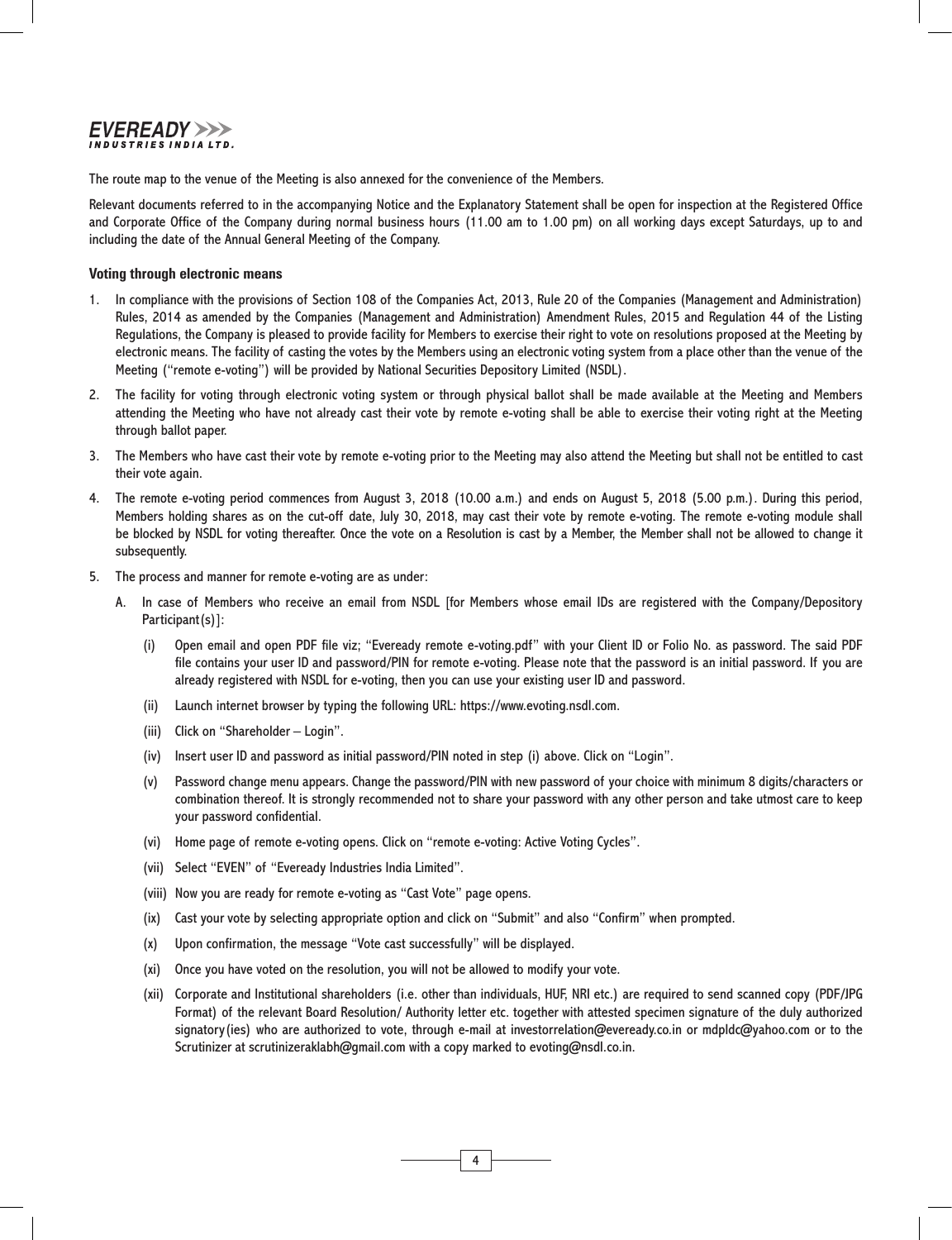- B. In case of Members who receive physical copy of the Notice of AGM [for Members whose email IDs are not registered with the Company/ Depository Participant(s) or requesting physical copy]:
	- (i) User ID and Initial password is provided in the Attendance Slip for the AGM.
	- (ii) Please follow all steps from Sl. No. (ii) to Sl. No. (xii) above, to cast your vote.
- 6. In case of queries/grievances, you may refer to the Frequently Asked Questions (FAQs) for Members and remote e-voting user manual for Members available at the download section of www.evoting.nsdl.com or call on toll free no.: 1800-222-990 or contact Mr. Vikram Jha, Assistant Manager, NSDL at the designated email ID: evoting@nsdl.co.in or call on +91-33-2281-4662 and/or Mr. S. Rajagopal, Vice President, Maheshwari Datamatics Pvt. Ltd. at the designated email ID: mdpldc@yahoo.com or call on + 91-33-2248-2248, who will address the queries/grievances connected with the voting by electronic means.
- 7. If you are already registered with NSDL for remote e-voting then you can use your existing user ID and password/PIN for casting your vote. In case of forgotten User Details/Password, you can use "Forgot User Details/Password?" or "Physical User Reset Password?" option available on www.evoting.nsdl.com.

For Members holding shares in demat mode, USER-ID is the combination of (DPID+Client ID).

For Members holding shares in physical mode, USER-ID is the combination of (Even No+Folio No).

- 8. You can also update your mobile number and e-mail ID in your user profile details of the folio which may be used for sending future communication(s).
- 9. The voting rights of Members shall be in proportion to their shares of the paid-up equity share capital of the Company as on the cut-off date of July 30, 2018.
- 10. Any person, who acquires shares of the Company and becomes a Member of the Company after dispatch of the notice and holding shares as on the cut-off date i.e. July 30, 2018, may obtain the login ID and password by sending a request at evoting@nsdl.co.in or mdpldc@yahoo.com.
- 11. A person, whose name is recorded in the Register of Members or in the Register of Beneficial Owners maintained by the Depositories as on the cut-off date only shall be entitled to avail the facility of remote e-voting or the facility of voting at the AGM through ballot paper.
- 12. Mr. A.K.Labh, Practising Company Secretary (FCS: 4848/CP: 3238) has been appointed as the Scrutinizer for providing facility to the Members of the Company to scrutinize the physical voting at the venue of the Meeting and the remote e-voting process in a fair and transparent manner.
- 13. The Chairman of the Meeting, shall allow voting with the assistance of the Scrutinizer, by use of physical ballot paper for all those Members who are present at the Meeting but have not cast their votes by availing the remote e-voting facility.
- 14. The Scrutinizer shall after the conclusion of voting at the AGM, will first count the votes cast at the Meeting and thereafter unblock the votes cast through remote e-voting in the presence of at least two witnesses not in the employment of the Company and shall submit a consolidated Scrutinizer's Report of the total votes cast in favour or against, if any, to the Chairman or a person authorized by him in writing, who shall countersign the same and declare the results of the voting forthwith.
- 15. The results shall be declared on or after the AGM of the Company. The results declared along with the Scrutinizer's Report shall be placed on the Company's website www.evereadyindia.com and on the website of NSDL immediately after the declaration of results and also be forwarded to the Stock Exchanges.

#### **EXPLANATORY STATEMENT PURSUANT TO SECTION 102 OF THE COMPANIES ACT, 2013**

#### **Item No. 4**

At the 82nd Annual General Meeting of the Company, held on August 7, 2017, the Members had approved the re-appointment of Mr. Brij Mohan Khaitan, Director of the Company, in accordance with Section 152 of the Companies Act, 2013 and Article 110 of the Articles of Association of the Company.

In terms of Regulation 17(1A) of the Securities and Exchange Board of India(Listing Obligations and Disclosure Requirements)(Amendment) Regulations, 2018 issued on May 9, 2018 and effective from April 1, 2019, consent of the Members by way of a Special Resolution is required for continuing the directorship of a Non-Executive Director who has attained the age of seventy five years.

Mr. B. M. Khaitan, Non-Executive Director and Chairman of the Company has already attained the age of seventy five years. Mr. Khaitan is a renowned industrialist, having rich and varied experience in leading diverse industries and has been on the Board of the Company w.e.f. 23.11.1994. The Board considers that Mr. Khaitan's continued association as Non- Executive Director and Chairman of the Company would be of immense benefit to the Company. Accordingly, the Board recommends the resolution set out at Item No. 4 by way of a Special Resolution for approval of the Members.

Except Mr. B. M. Khaitan and his relatives, none of the Directors and Key Managerial Personnel of the Company and their relatives is concerned or interested, financial or otherwise, in the resolution set out at Item No. 4.

5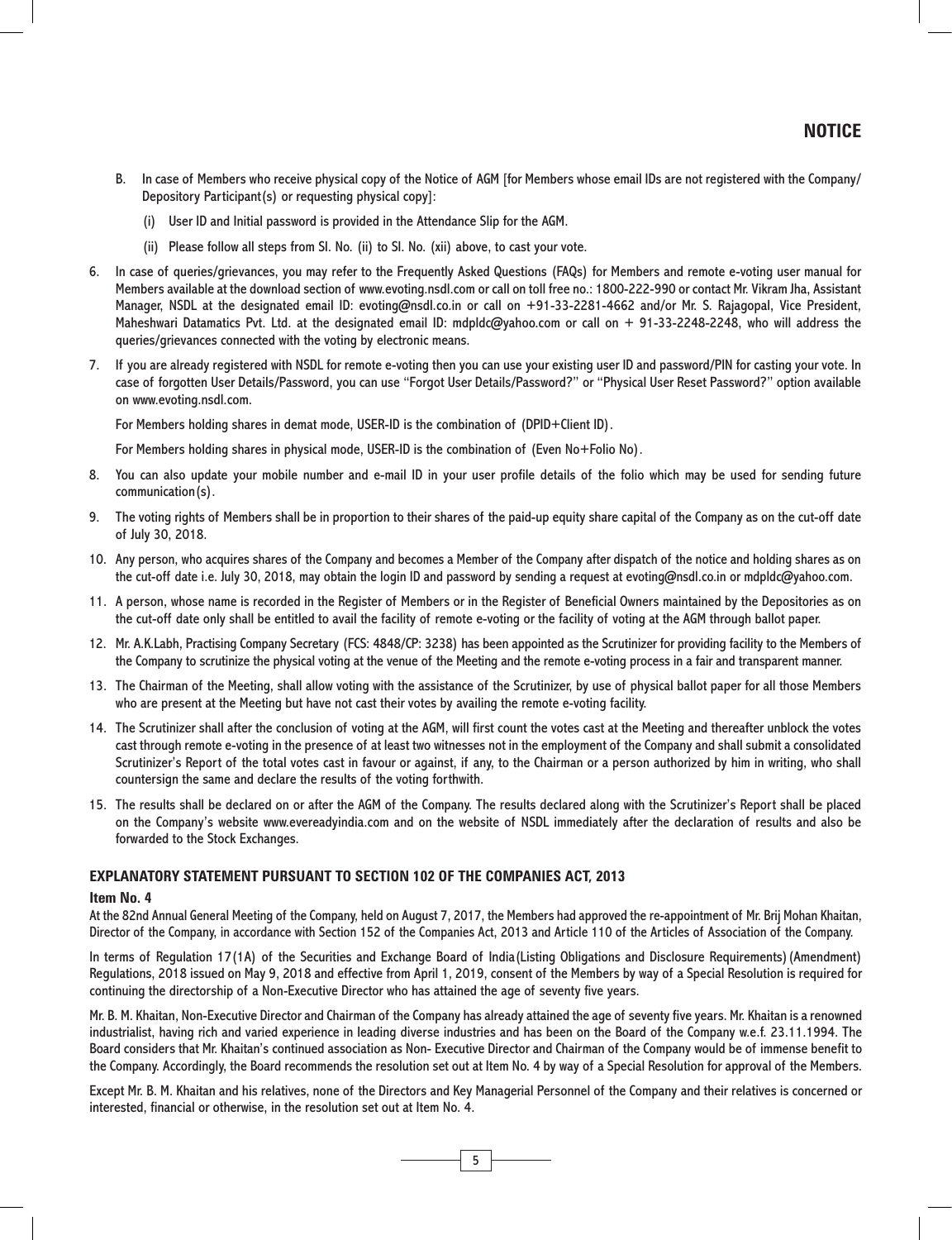### EVEREADY >>> **INDUSTRIES INDIA LTD.**

#### **Item No. 5**

In terms of Section 186 of the Companies Act, 2013 (the Act) read with the Companies (Meetings of Board and its Powers) Rules, 2014 (the Rules)(as amended) the Board of Directors of the Company (the Board) can make investments and give loans, guarantees and securities up to an amount of 60% of its paid-up share capital, free reserves and securities premium account or 100% of its free reserves and securities premium account, whichever is more. These activities can be done in excess of the said limits with prior authorization of Members by way of Special Resolution passed in a general meeting.

The Company's limits under Section 186 of the Act stood at  $\bar{\tau}$  494.98 Crores as on April 1, 2016. After incorporation of the mandatory accounting standards as per IND-AS, and consequently on adjustment of the goodwill appearing in the Company's books, such limits got eroded by  $\bar{\tau}$  368.60 Crores in the financial year 2016-17. While profits in the future will gradually augment the limit, in the interim, the Company may not be able to utilize opportunities for growth in line with its strategic and business objectives for lack of such limits, in the event such opportunities do come up.

In view of this, the Board considers it prudent to seek approval of the Members by way of Special Resolution to set the said limits at  $\bar{\tau}$  500 Crores or the stipulated limits under Section 186 of the Act, whichever is higher. Accordingly, the Board recommends the resolution set out at Item No. 5 by way of a Special Resolution for approval of the Members.

None of the Directors and Key Managerial Personnel of the Company and their relatives is concerned or interested, financial or otherwise, in the resolution set out at Item no. 5.

#### **Item No. 6**

The Board of Directors, on the recommendation of the Audit Committee has approved the appointment of Messrs. Mani & Company, Cost Accountants, as Cost Auditors of the Company for auditing the cost accounts of the Company relating to the products of the Company, as applicable, for the financial year 2018 -19 at a remuneration of  $\bar{\tau}$  3,50,000/- and applicable rate of taxes and reimbursement of out of pocket expenses at actuals. In terms of Section 148 of the Companies Act, 2013 read with the Companies (Audit and Auditors) Rules, 2014, the remuneration payable to the Cost Auditors is to be ratified by the Shareholders of the Company. The Board recommends the resolution set out at Item No. 6 for the approval of the Members of the Company.

None of the Directors and Key Managerial Personnel of the Company and their relatives is concerned or interested, financial or otherwise, in the resolution set out at Item No. 6.

By Order of the Board

Kolkata **Tehnaz Punwani** May 29, 2018 Vice President - Legal & Company Secretary



# ROUTE MAP TO THE AGM VENUE

### Rotary Sadan

94/2 Chowringhee Road, Kolkata -700 020

6